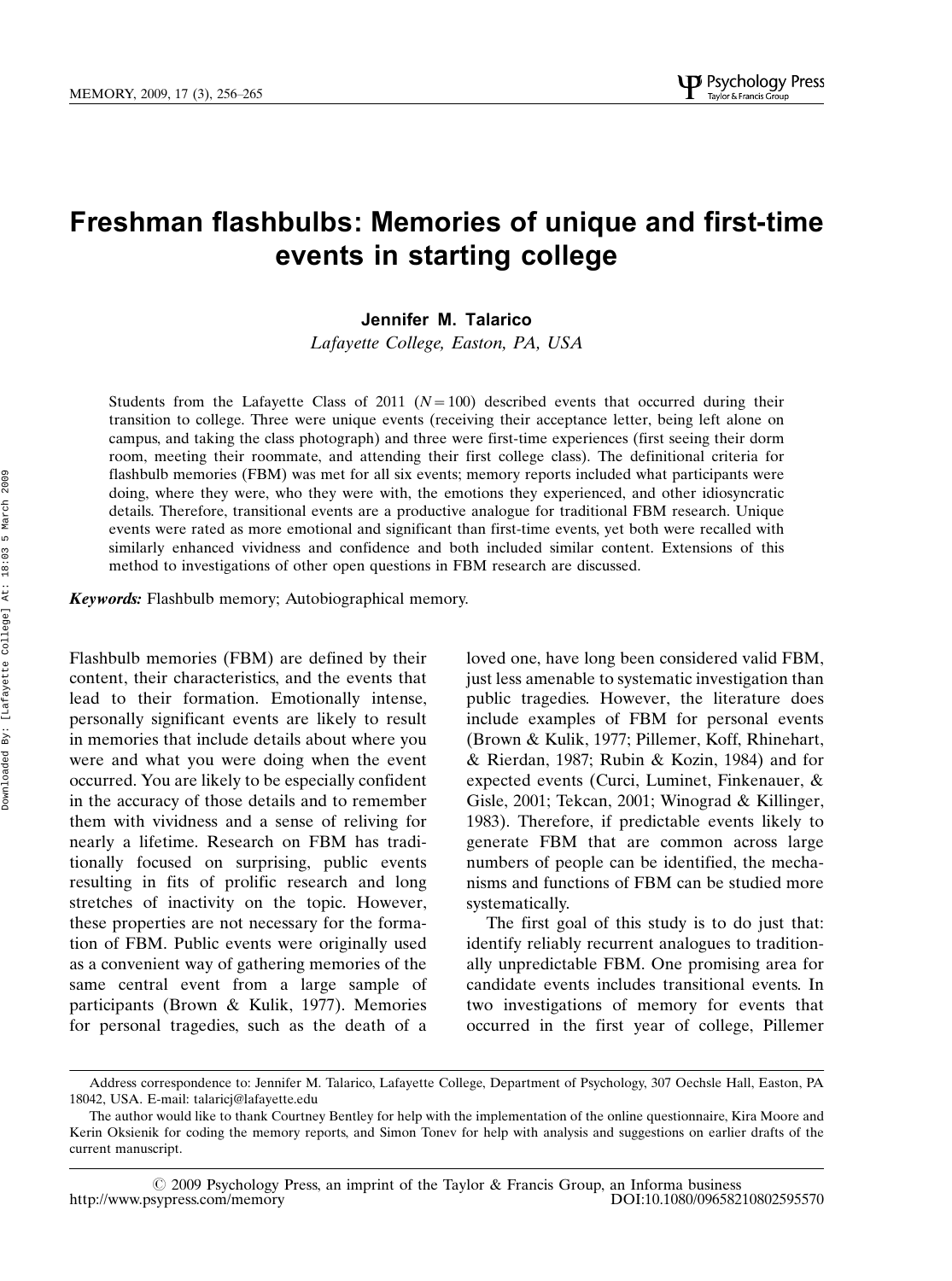and colleagues (Pillemer, Goldsmith, Panter, & White, 1988; Pillemer, Rhinehart, & White, 1986) found that such memories were both emotionally intense and personally significant, two determinants of traditional FBM (Talarico & Rubin, 2009). Importantly, these participants were asked only to describe the first memory of their freshman year that came to mind, not memories of particular events preselected for cultural significance and probable salience. Yet in both cases the memories recalled were emotionally intense and personally important. Furthermore, emotional intensity and importance of the event were correlated with vividness in memories of current students (Pillemer et al., 1986) and of alumnae who were 2, 12, or 22 years past graduation (Pillemer et al., 1988). These effects cannot be accounted for strictly by rehearsal, as overt rehearsal rates were low in both studies. Therefore, it seems that memories from the transition to college are remembered better than would be predicted by a standard autobiographical memory forgetting function (Rubin, 1982). My hope is that I can determine particular events that occur in the transition from high school to college that are likely to lead to FBM so that large samples of memories for the same event can be generated. Therefore, differences among these memories can be examined while keeping the time, location, and general event facts constant.

Previous research has identified the first step in the transition process—receiving the acceptance letter from the college one eventually attends—as especially memorable (Rubin  $&$  Kozin, 1984; Tekcan, 2001). In addition, the first days on campus include many memorable moments. In their study of alumnae memories, Pillemer and colleagues (1988) report that ''37% of September memories explicitly described activities occurring on the very first day at Wellesley'' (p. 714). Previous research on the role of temporal landmarks in the recall of autobiographical events has also demonstrated increased recall of events at or near temporal boundaries (Shum, 1998). Within student samples there is a greater likelihood of recall for events occurring at the starts and ends of academic terms (Kurbat, Shevell, & Rips, 1998; Robinson, 1986), with the start of the first term of the first year being especially enhanced (Kurbat et al., 1998). By primarily limiting our events to this short window at the start of the first year, we can expect them to result in FBM-like reports.

If this method is viable it can aid in the more orderly advance of the study of FBM. Previous

attempts to examine event properties responsible for generating FBM have been particularly limited by the reliance on uncontrolled public events. However, laboratory-based paradigms have been criticised for a lack of ecological validity. The current method allows for identification of anticipated events that differ in key naturally-occurring properties. One uninvestigated difference is that between unique, one-time-only events and salient, first-time events of to-be-repeated experiences. This is an important question because FBM are typically generated in response to rare events (e.g., the assassination of President John F. Kennedy or the terrorist attacks of September 11th 2001) yet the personal memory reported is of first hearing the news of these events, allowing for source memory confusion among similar events (e.g., the assassinations of John F. Kennedy vs. the assassination of his brother Robert F. Kennedy) and among extensions of a singular event (e.g., the first vs. third vs. eighteenth time one heard news about 9/11). Often, errors in FBM accuracy (or consistency) are explained as source errors or ''wrong time slice'' errors (Brewer, 1988), where participants are confusing the first time they heard the news with subsequent times they learned about the event. Comparing timematched, thematically-related events that differ in their status as unique or first-time events allows for the identification of what, if any, differences exist between the two event types on dimensions relevant to FBM research.

Because of their status as significant, emotional, and transitional life events, I expect memories for both unique and first-time events to satisfy the definitional criteria for FBM. As Pillemer and colleagues (1988) state, ''A first-year student may have countless interactions with her roommate in the course of the academic year, but the circumstances and feelings surrounding the initial encounter are unlikely to be closely replicated'' (p. 714). Robinson (1993) identified firstexperience memories as particularly informative in revealing the structure of personal history narratives because they serve as ''potential exemplars of a class'' (p. 223) and/or as the start of ''a sequence of varied but thematically related events'' (p. 223). After all, first-time events are unique until subsequent instances occur. This is demonstrated in Linton's (2000) extensive study of her own autobiographical memory, as ''first or early events in sequences ... [exhibited] better encoding and associated recall'' (p. 109), ''In fact,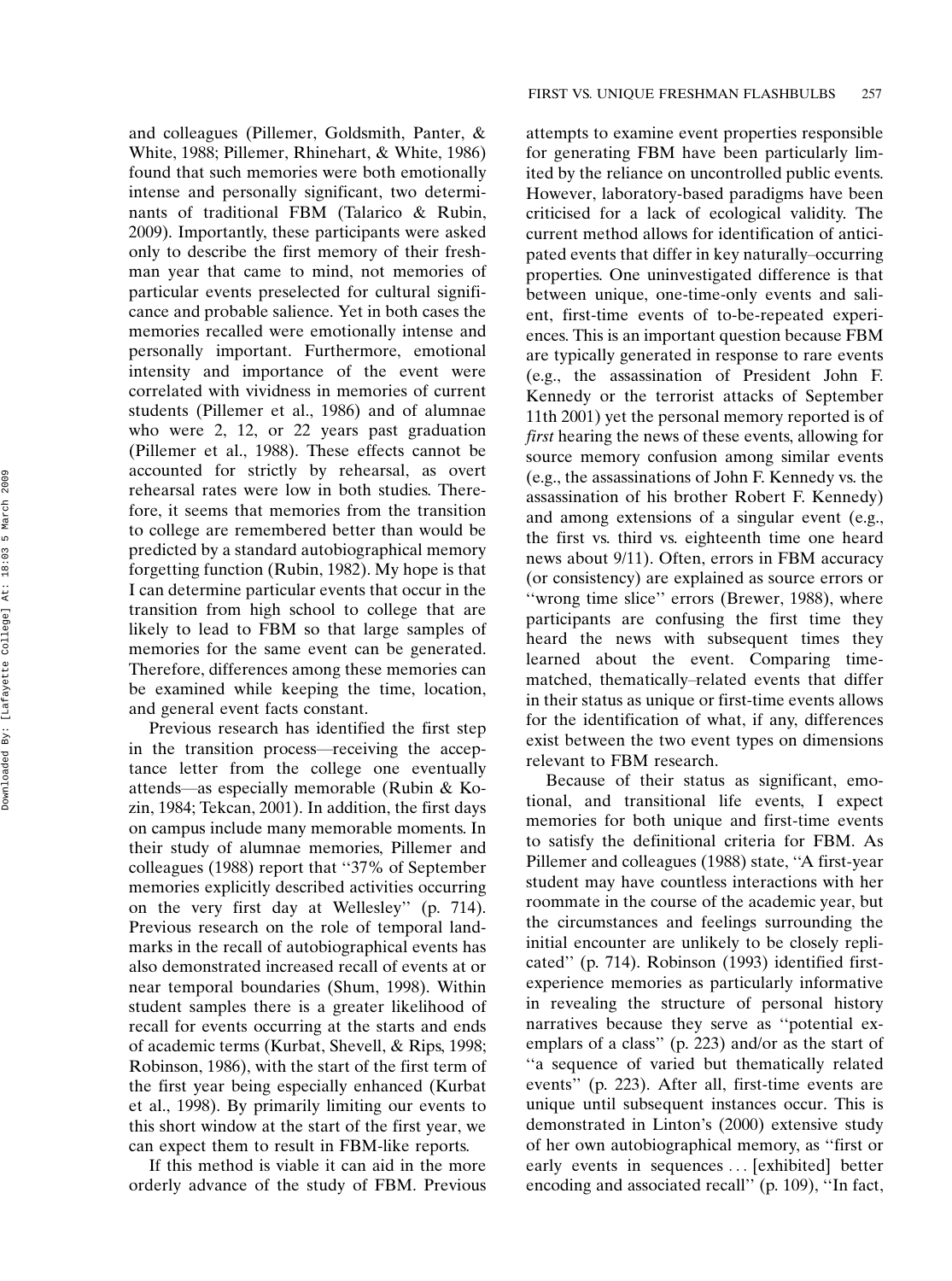'X, for the first time' has unparalleled effectiveness as a [memorial] cue'' (p. 111).

To my knowledge, there is only one study that directly compares first-time events and other autobiographical memories. Mahmood, Manier, and Hirst (2004) compared memories of the first loved one to die of AIDS to memories of the most recent AIDS-related death of a loved one. Both first and recent memories were universally vivid and detailed and the number of intervening deaths (as an operational definition of distinctiveness) did not diminish ratings of event importance or surprise, memory vividness or elaboration, emotional change, or rehearsal associated with the most recent death. Presumably, unique events are less vulnerable to proactive interference effects than the recent experiences examined by Mahmood et al.. However, this has yet to be tested. The implicit assumption of FBM research, that there are no differences between unique and first-time events, may be true. Fortunately, the transition to college life presents a group of time-matched, thematically similar unique and first-time events in a readily available adult sample that allow for an empirical test of this hypothesis.

The three unique events selected for this project were receiving one's acceptance letter to Lafayette College, saying goodbye to one's family when being left to live on campus, and taking the Class of 2011 group photograph. Each marks a turning point towards starting a new stage of life markedly different from past experiences. Although, presumably, a student will apply to many colleges and receive several acceptance (and/or rejection) letters, presumably the acceptance letter from the school where one eventually matriculates is particularly salient and unique, if only in that respect.

Similarly, children say goodbye to their parents each time they leave the house, even if they will only be gone for hours. However, starting college marks the independence of the child, the first time he or she is expected to live on his or her own away from the family, and is a much more permanent departure than these previous (or subsequent) goodbyes.

The final unique event in this sample is the taking of a class photograph. A relatively recent Lafayette College tradition, taking the incoming class photo is now firmly ingrained in the Orientation experience and the photographs themselves are prominently displayed in the Student Union, Sports Center, and other

administrative buildings throughout the students' 4 years on campus. Although class pictures may have been taken every year of a student's schooling, this particular photo with its approximately 600 participants, taken immediately after convocation and the departure of one's family, seems categorically different from the class photos of elementary or high school. It should also be noted that although we consider hallmark FBM events like the assassination of President Kennedy or the attacks on September 11th to be unique, they too are sadly only instances of larger categories. Terrorist attacks, political assassinations, natural disasters, and other examples of FBM are rare, thankfully, but they are not unique. Therefore, I am confident that the conclusions drawn about unique events from this sample will generalise to the types of unique events described in the traditional FBM literature.

The three first-time events selected were first seeing one's dorm room, first meeting one's roommate, and the student's first college class. Students will presumably spend considerable amounts of time in their dorm rooms, with their roommates, and (hopefully) in classes. All are often-repeated elements of college life. If the previous events are not completely unique, they are certainly less repetitive than the events described here. However, this is not to imply that these events are mundane. The first sight of one's dorm room is an event greatly anticipated by students with a mix of excitement and anxiety about the size, condition, location, and amenities that will be available to them during their time on campus. Similarly, meeting one's roommate is a moment of great trepidation and enthusiasm. Who is this person with whom I'll be sharing my most personal space? Lastly, academics are the hallmark of the college experience and students are often told that college classes are quite different from the high school classes with which they are familiar. Therefore, although no one starts college without any classroom experience, the first college class is an important transitional moment. The first time these events occur can be expected to be a hallmark event in the same way that the first time one heard about the 9/11 attacks is assumed to be especially noteworthy. In these more traditional cases, it is common that people will seek additional information from the media and from other people, that they will share their knowledge and opinions with others, and that discussions of an event of such magnitude will occur frequently. Therefore, I feel that these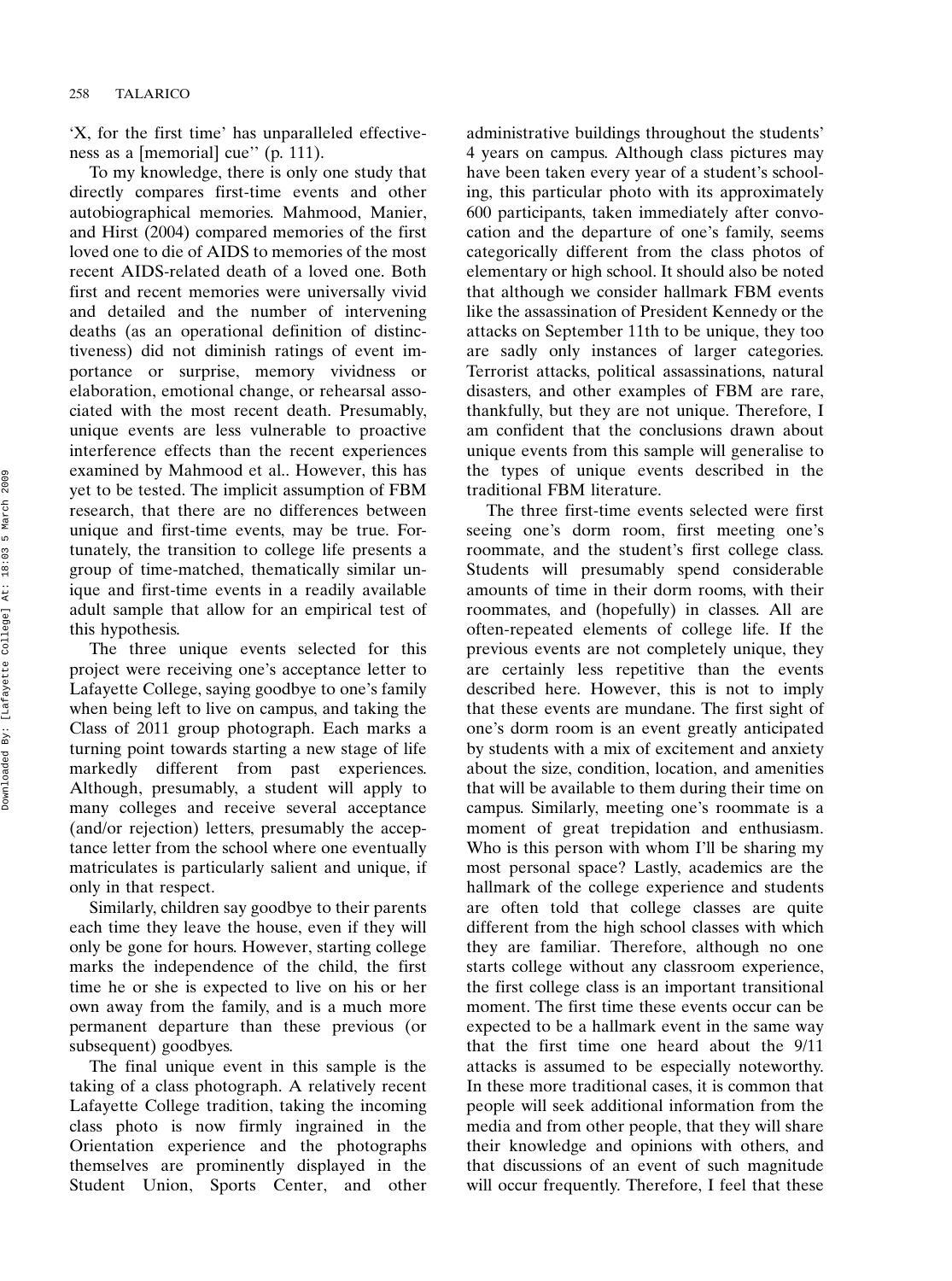events are representative of the types of events actually described in FBM reports in response to the prototypical FBM probe, ''What were you doing when you first heard about ...''.

The goals, then, are to identify a group of recurrent FBM in an accessible population and to use these events to systematically investigate unanswered questions in the FBM literature. Assuming this method is practicable, I will use it to investigate is whether there are differences between unique and first-time experiences in memory content or characteristics.

#### METHOD

#### **Participants**

All members of the incoming Lafayette College Class of 2011 ( $N=598$ ) were invited to participate in an online study of memory for experiences at the start of their college careers. Of those, 111 responded (18.6%). Only native English speakers (including 6 participants who learned English and another language simultaneously) were included in the final sample of 100 participants (47 of whom were male,  $M=18.46$  years old). All participants who completed the online questionnaire (designed and administered with Vovici Online Survey software, www.vovici.com) were sent a small token of appreciation (valued at less than \$2) and a thank you note via campus mail. The study was reviewed and approved by the Institutional Review Board of Lafayette College.

## Procedures

The initial invitation to participate in the study where they would be asked to ''remember specific events that [they] experienced at the start of [their] college career'' was sent via email at approximately 4 pm on the first day of classes of the Fall semester. They were told that the study was to be conducted entirely online and that it was expected to take 30 minutes to complete. They were also told that a small reward would be sent via campus mail if they completed the questionnaire. Lastly, a link to the online questionnaire was included along with a deadline for participation.

Reminder emails that included the same invitation and link to the online questionnaire were sent the next day at 9 am and again at 6 pm. The questionnaire was taken offline at midnight of the third day. All data were collected within approximately 60 hours of the most recent event occurrence (i.e., first college class attendance).

Once at the website, participants were asked to set aside 30 minutes to complete the entire questionnaire in one sitting. They were provided with an informed consent form, which they assented to by typing their full name and clicking the ''next'' button to continue with the questionnaire. The instructions told participants that ''we're examining people's memories for important events that occur when starting college. To do this, we will ask you to recall your memory for specific events that students typically experience in their first few months of college''. For each event, participants were asked to recall the event in question, describe their memory for it, and answer a series of questions about the quality of that memory. Participants were informed that they could use initials to represent people or places to maintain confidentiality and that they were free to skip any question(s) that they were unwilling to answer.

The recall questions asked participants to ''Please think back to when you received your acceptance letter from Lafayette College [for example]. Try to remember this event for a minute or so until you have a sense of completion, that you have indeed remembered the event in its entirety and to its fullest intensity''. Participants also answered various rating scale questions about phenomenological properties (reliving, vividness, and setting), emotional properties (affect and intensity), metacognitive properties (belief in the memory's accuracy), and event properties (significance and date) adapted from the Autobiographical Memory Questionnaire (AMQ; Rubin, Schrauf, & Greenberg, 2003). In order, participants were asked how much reliving they experienced while recalling the event, how vivid the event was in memory, and how well they knew the setting where the event occurred, each anchored at ''not at all'' (1) and ''as clearly as if it were happening now'' (7). They were then asked the *affect* ("extremely unpleasant"  $-3$  to "extremely pleasant" 3) and *intensity* ("not at all intense'' 1 to ''extremely intense'' 7) of the event. Next, they were asked how significant the event was in their life, anchored at "not at all" (1) and "more than for any other memory" (7). Participants were then asked if they believed the event really occurred as they remember it (''100% imaginary" to "100% real") to get an estimate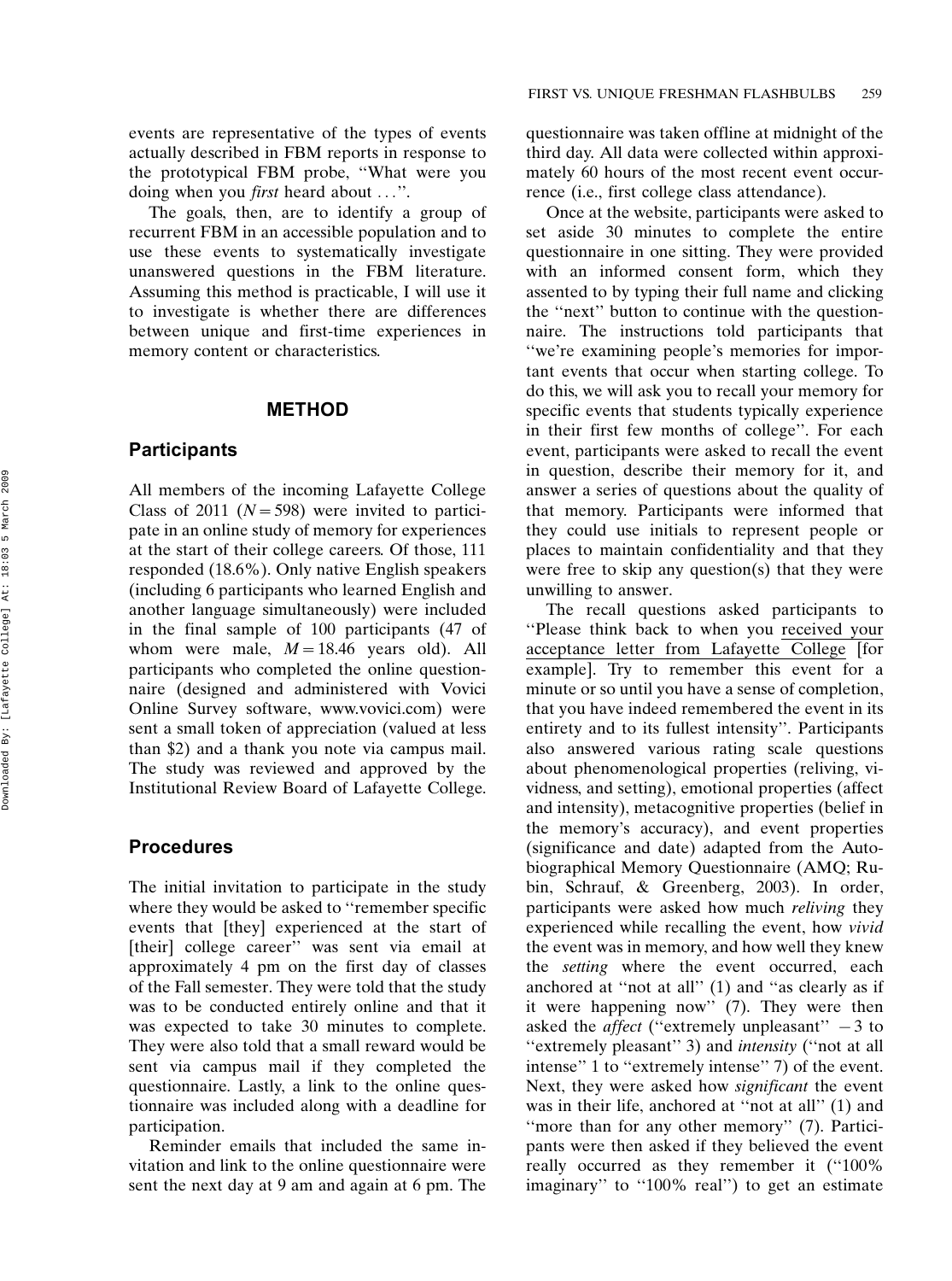in their belief in the memory's accuracy. Finally, participants were asked to *date* the event.

This series of questions was asked in reference to receiving their acceptance letter from Lafayette College, seeing their dorm room for the first time, first meeting their roommate, saying goodbye to their parents, taking their class photo, and attending their first class. This is the chronological order that these events could be expected to take place for all participants, with few exceptions (e.g., reversing the order of seeing one's dorm room and meeting one's roommate). Therefore, the events were presented in this same order for all participants at recall.

Lastly, participants were asked their gender, birth date, ethnicity, race, and English fluency along with contact information for reward receipt and their willingness to participate in future studies, if available. After submitting their responses, participants were thanked for their time and provided with contact information for the experimenter in case of questions.

### Content coding

Based on the canonical categories outlined by Brown and Kulik (1977), participants' memories were scored for the mention of what activity they were engaged in, where they were, when the event occurred, who else was present, and any emotions they felt at the time. These categories were originally identified post hoc as those present in at least half of the generated memory reports (Brown & Kulik, 1977). Here, the free recall reports were coded post hoc, but the identification of the categories to be coded was decided  $a$ priori. Additionally, the mention of any idiosyncratic details was noted. Memory reports were independently coded by two research assistants naïve to the research hypothesis. Memories for each event category were read separately and no comparisons were made between memories for any individual participant. Inter-rater reliability was greater than 86%, therefore the data from the first coder were used in all subsequent analyses.

The *what* criterion referred to the ongoing behaviour of the participant (e.g., taking notes for first class memories), not to the aftermath of the event (e.g., dining out to celebrate an acceptance letter). The where criterion referred to the spatial location of the participant. For first class, satisfying this criterion required specific mention of what particular academic building, where in the building, or where in the classroom; likewise, for memories of first seeing one's dorm room, describing the floor of the building, or a description of the room in relation to the hallway was counted. With the class photo, a mention of where the respondent was seated in the photograph was necessary, not just the site of the photograph. When information was counted if the participant referred to the day of the week, a calendar date, a time of day, or the timing of the event relative to what happened before or after. Who referred to the explicit mention of another person who was physically present at the time of the memory. For the case of an acceptance letter, 11 participants explicitly mentioned another person was present by telephone and another 5 described ''going to tell'' another person as part of the event in memory; all were counted as satisfying the criterion. Participants who explicitly stated that they were alone during the event (five for letter, two for dorm) were also counted as identifying others present as were the four participants who mentioned ''not knowing anyone'' in their first class. The emotion criterion referred to the emotions of the respondent, not to the emotions of others. Additionally, the mention of behaviours that implied emotion was included (e.g., jumping up and down upon receiving one's acceptance letter or crying when saying goodbye to one's family). Lastly, an idiosyncratic *detail* was defined as a highly specific aspect of the memory that was not immediately relevant to the situation at hand.

# **RESULTS AND DISCUSSION**

The first question was whether these events from the transition to college life were analogous to FBM. The original, and most lenient, FBM definition for free recall is the inclusion of at least one canonical detail (Brown & Kulik, 1977). By this definition, 97% of the goodbye, photo, and dorm memories and 98% of letter, roommate, and class memories were FBM. In the current study, only one participant wrote a description of an event that failed to include any of the canonical details: Subject 149's memory for taking the class photo was ''I sat down, they took three or four pictures with several cameras then we left.'' All other participants who were classified as not having FBM omitted any description of the event in question. For comparison, only 86% of the personal event memories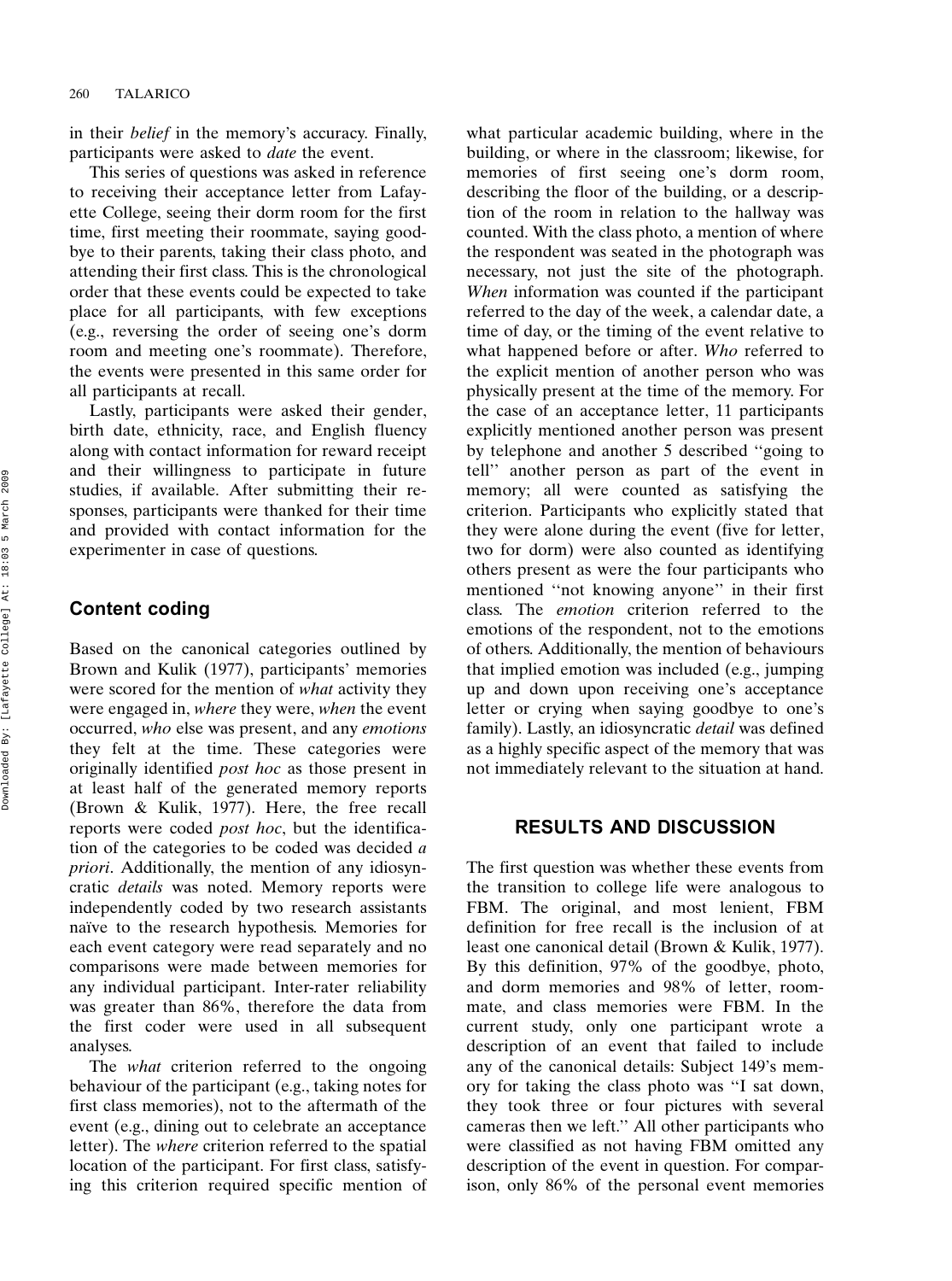collected by Brown and Kulik (1977) met this definition. Of the public events that Brown and Kulik sampled, FBM ranged from a low of 6% for memories of the assassination of civil rights activist Medgar Evers to a median of 39% for the assassination attempt of segregationist US presidential candidate George Wallace and a maximum of 99% for the assassination of President John F. Kennedy. For Prime Minister Margaret Thatcher's resignation, 99% and 80% of UK and non-UK participants, respectively, had FBM (Conway et al., 1994). Lastly, 95% of Berntsen and Thomsen's (2005) respondents had FBM for the invasion and liberation of Denmark in World War II. By this criterion, then, the current memories can be defined as FBM like more traditional examples. However, this is far from the only definition of FBM in the literature.

Defining FBM on the basis of any particular canonical category can be problematic. Differences in participants responses can be ''explained by differences in what the informant might reasonably expect the E[xperimenters] to need to know'' (Brown & Kulik, 1977, p. 81). Including or omitting information for each question ''seems simply to represent intelligent adaptation to a different sort of question'' (Brown & Kulik, 1977, p. 81). For example, only 14 participants included explicit details about where the event occurred in response to the question about ''first seeing one's dorm room'' (see Table 1). The answer, in this case, is implied in the question. Furthermore, ''on many occasions when a particular category [is] not mentioned in the free recall (e.g., time or place) participants [can] provide a detailed answer about this category ... [with] probed recall'' (Kvavilashvili, Mirani, Schlagman, & Kornbrot, 2003, p. 1022).

Presumably this is true of the current participants as well, but they were not given the opportunity to answer specific questions about each category. This was not done in the current experiment due to the number of events each participant described and the desire to keep the questionnaire to about 30 minutes. This may also be why most investigators have chosen to ask probed recall questions—to ensure complete responding by participants instead of the partial recall encouraged by a more generic free recall prompt and influenced by conversational norms. Looking to the hallmarks of FBM experience, even in the absence of a specific prompt, the majority of participants included descriptions of their emotions and idiosyncratic details for all six events. For some events, as many as 87 of 100 participants included a description of their emotional state or described some unique aspect of the event that was memorable to them. Therefore, in terms of memory content, I believe these events satisfy the definitional criteria.

In addition to memory content, was the quality of collegiate memories comparable to traditional FBM? Specifically, are these vivid memories that participants believe to be extremely accurate? The mean ratings for reliving, vividness, setting, and belief, as shown in Table 2, were above the midpoint of the scale for each event. Participants were extremely confident that these events occurred as they remembered them, with means above 6 on a 7-point scale. By re-examining data from Talarico and Rubin (2003), scores to these same questions asked of participants on 12 September 2001 about the terrorist attacks of the previous day can be compared to the current data. Ratings for reliving  $(M=4.50, SD=1.24)$ and setting  $(M=6.13, SD=1.12)$  for the tradi-

| Event                  | What<br>activity | Where it<br>occurred | When it<br>occurred | Who was there | <i>Emotions</i><br>experienced | <i>Idiosyncratic</i><br>details |
|------------------------|------------------|----------------------|---------------------|---------------|--------------------------------|---------------------------------|
| Acceptance letter      | 36               | 61                   | 36                  | 54            | 87                             | 60                              |
| Goodbye to family      | 62               | 41                   | 37                  | 90            | 86                             | 61                              |
| Class photo            | 22               | 56                   | 9                   | 91            | 57                             | 87                              |
| ONLY                   | 77               | 83                   | 64                  | 93            | 94                             | 87                              |
| First sight of dorm    | 42               | 14                   | 16                  | 57            | 76                             | 57                              |
| First meeting roommate | 47               | 70                   | 85                  | 45            | 51                             | 71                              |
| First class            | 27               | 68                   | 25                  | 78            | 70                             | 67                              |
| FIRST                  | 70               | 82                   | 87                  | 90            | 89                             | 92                              |

TABLE 1 Number of respondents who included information for each of the canonical questions

Summary values (only, first) represent the number of respondents who included canonical information for at least one of the three events of that type.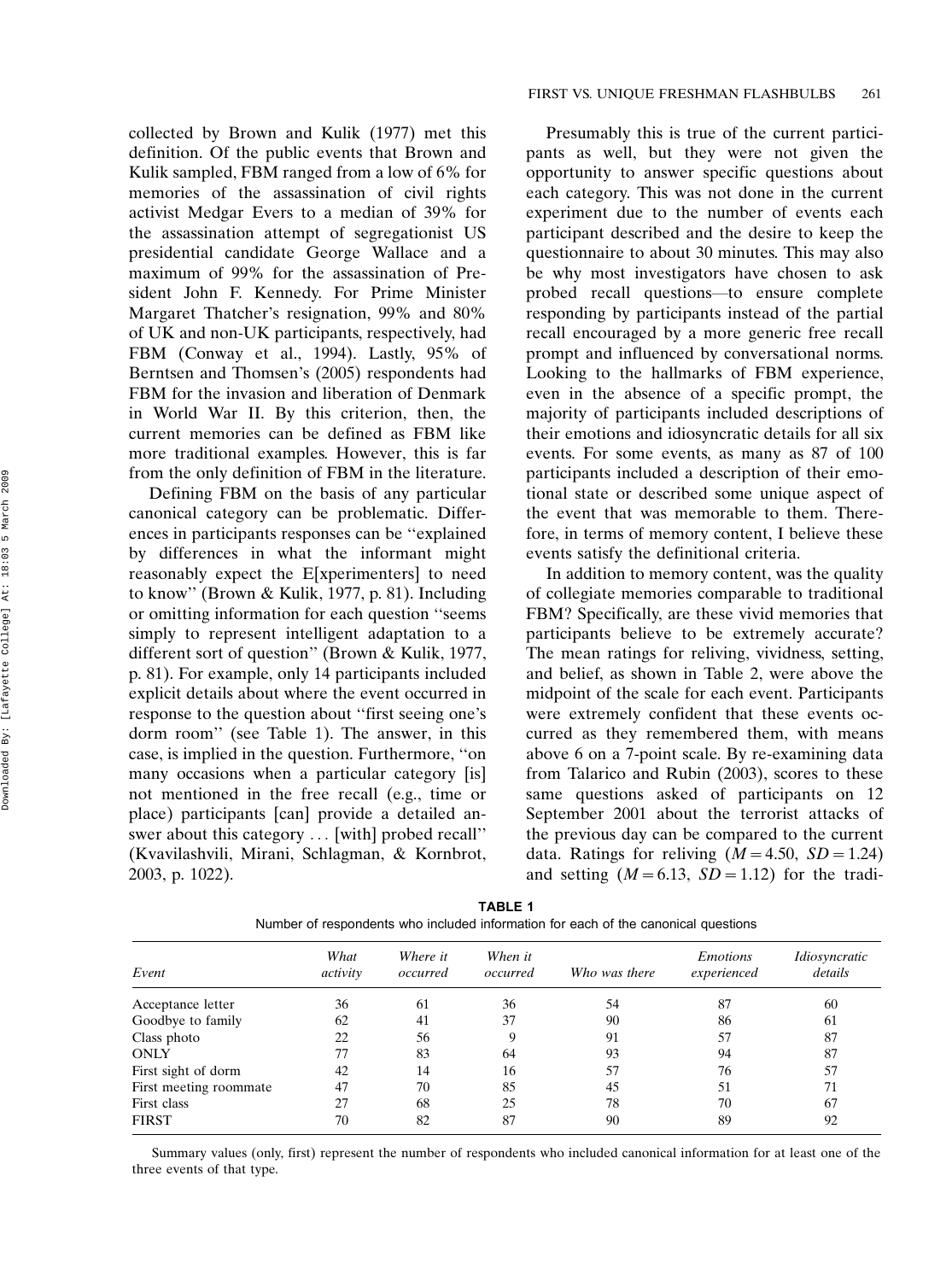|                        |              |                 | Mean (SD) ratings for each characteristic for each event |                 |                      |                    |              |         |                                                |               |              |                |                                  |                        |
|------------------------|--------------|-----------------|----------------------------------------------------------|-----------------|----------------------|--------------------|--------------|---------|------------------------------------------------|---------------|--------------|----------------|----------------------------------|------------------------|
|                        | Reliving     |                 | Vividness                                                |                 | Setting              |                    | Affect       |         | Intensity                                      |               | Significance |                | Belief                           |                        |
| Event                  |              | SD <sub>1</sub> | $\geq$                                                   | $\mathcal{L}$   | z                    | $\overline{c}$     | $\mathbb{Z}$ | $^{5D}$ | z                                              | $\mathcal{L}$ | $\geq$       | $\overline{S}$ | Z                                | $\overline{c}$         |
| Acceptance letter      | 4.32         |                 | 4.55                                                     | 1.57            |                      | $\overline{0}$     | 5.0          | 0.96    | 4.32                                           | Ҿ             | 4.50         | ë              | Ë                                | 0.97                   |
| Goodbye to family      | $\ddot{9}$   | S.              | 5.54                                                     | $\overline{20}$ | 5.455433<br>5.455433 | 0.95               | 3.53         | 1.33    |                                                | .38           | 4.94         | .58            |                                  |                        |
| Class photo            | 4.88         | 1.52            |                                                          | 1.37            |                      |                    | 4.29         | 1.31    |                                                | 1.54          |              | 1.53           |                                  |                        |
| <b>ATNO</b>            |              | ଟ୍ର             | 5.05                                                     | 1.04            |                      | $0.74$<br>0.83     | 4.51         | 0.83    | $5.55$<br>$5.54$<br>$5.54$<br>$5.54$<br>$5.54$ | 1.07          |              | 1.08           | 43<br>6.8 3 3 4 5 9<br>6.8 6 5 9 | 8<br>0.3<br>0.7<br>0.1 |
| First sight of dorm    | 4.97<br>4.97 | $\overline{40}$ |                                                          | 1.32            |                      |                    |              | 1.12    |                                                | 51            |              | 1.40           |                                  |                        |
| First meeting roommate | 5.02         | 1.53            |                                                          | 1.56            |                      | $\frac{120}{0.97}$ | 5.00         | 0.88    |                                                | 1.38          |              | 1.36           |                                  | $\frac{3}{10}$         |
| First class            | 5.21         | 1.42            | 5.35<br>5.35                                             | 1.40            |                      |                    | 1.52         | 1.07    |                                                | क्            |              | 1.49           |                                  |                        |
| <b>FIRST</b>           | 5.08         | er<br>Ti        |                                                          | 1.18            | 6.30                 | 0.74               | 4.82         | 0.74    | 3.88                                           | 1.24          | 3.73         | 1.06           | 5.20                             | 0.80                   |
| F(1,99)                | 2.58         |                 | 1.38                                                     |                 | 2.94                 |                    | $6.68*$      |         | 21.63*                                         |               | 7.96*        |                | ຣິ                               |                        |

TABLE 2

TABLE

Downloaded By: [Lafayette College] At: 18:03 5 March 2009

Downloaded By: [Lafayette

College] At: 18:03 5 March

2009

nature.

higher numbers indicate greater positive affect.  $*_{p}$  <.05.

higher numbers indicate greater positive affect. \* $p$  <.05

Emotion is often suggested as a causal mechanism for the increased vividness and confidence in the accuracy in FBM. Therefore, the emotional intensity and affect of the collegiate memories were examined. Not surprisingly, the Talarico and Rubin (2003) participants rated the emotional intensity of hearing about the September 11th attacks approximately a full point higher than any of the collegiate events on the same 7 point scale ( $M = 5.31$ ,  $SD = 1.43$ ). The September 11th memories were also significantly more emotionally intense than the average of all of the collegiate memories, Satterthwaite  $t(83.6) =$ 5.57,  $p < .001$ . However, the collegiate memories were each more than a full point higher than the everyday memory  $(M = 2.64, SD = 1.53)$  from Talarico and Rubin (2003). Furthermore, the

tional FBM are within the range of means for the six transitional events here. Ratings of belief for the September 11th attacks  $(M = 5.92, SD = 1.07)$ were lower than the mean of any of the six collegiate events, although it is not statistically significantly different from the average belief rating across those six events, Satterthwaite  $t(76.5) = -1.71$ ,  $p = .09$ . Talarico and Rubin (2003) did not ask the same vividness question that was asked here, but if the average score of the questions about ''seeing it in my mind'' and "hearing it in my mind" are computed  $(M = 4.99)$ ,  $SD = 1.07$ ), that too is within the range of vividness ratings for the six transitional events. Therefore, in terms of phenomenological and metacognitive properties, there appear to be few differences between the collegiate events and more traditional FBM.

Talarico and Rubin (2003) also asked their participants about the most memorable everyday event from the weekend preceding September 11th, 2001. The current data should be different from these everyday memories just as they were similar to the more typical flashbulb memories. Ratings for reliving  $(M = 3.77, SD = 1.49)$ , vividness (as calculated above,  $M = 4.36$ ,  $SD = 1.29$ ), and belief  $(M = 5.94, SD = .97)$  were all lower for the everyday memory than for any of the collegiate memories. Ratings of setting  $(M = 6.17, SD = .99)$ for the everyday memory were within the range of the collegiate memories, and was not significantly different from the average of all of the collegiate memories, Satterthwaite  $t(75.9) = .37$ ,  $p = .71$ . Therefore, collegiate memories appear to be distinct from everyday autobiographical memoriesthis is additional evidence for their FBM-like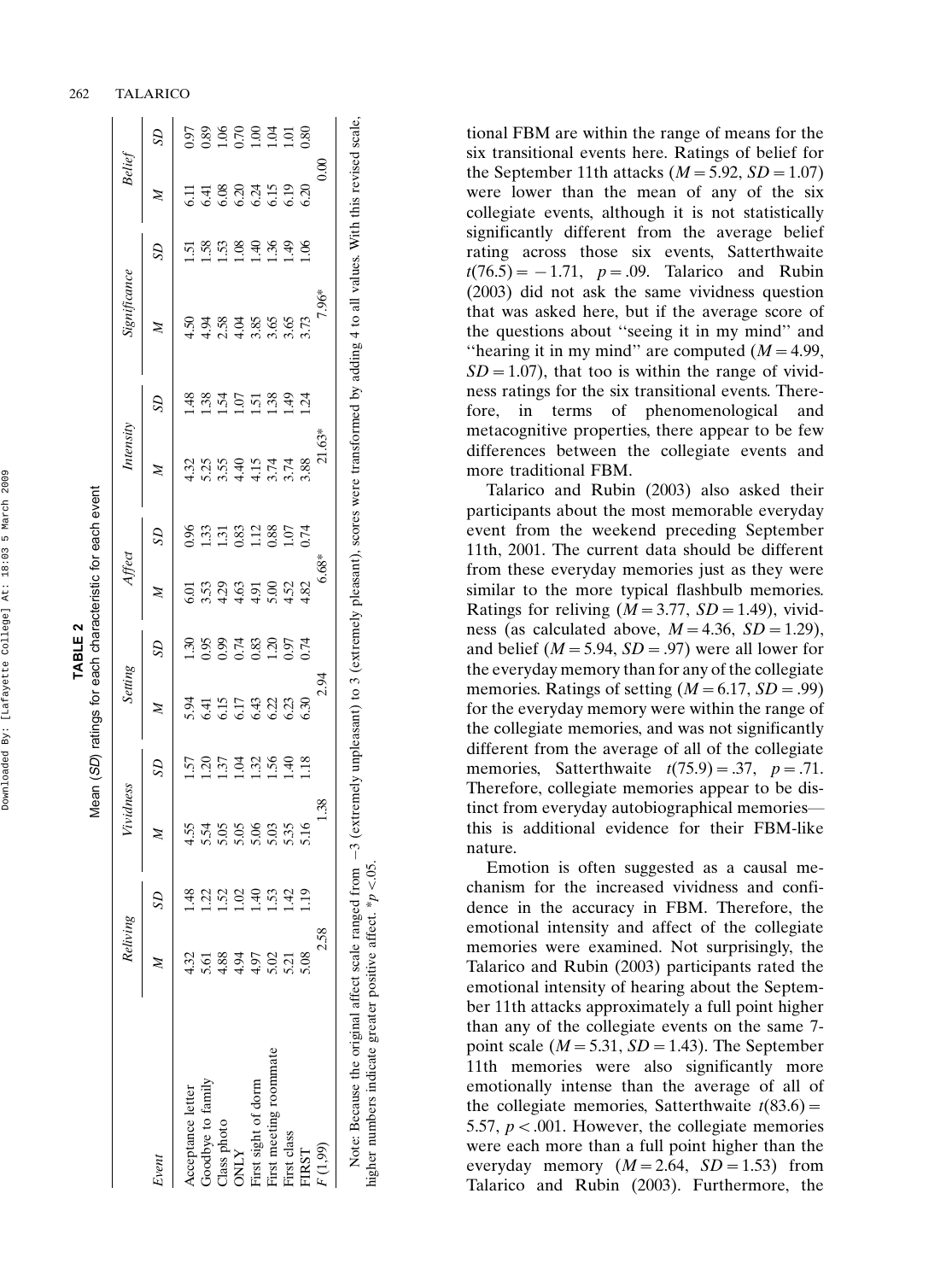everyday memory was significantly less intense than the average of all of the collegiate memories, Satterthwaite  $t(77.6) = 6.18$ ,  $p < .001$ . Therefore, although the current events are not as emotionally intense as prototypical flashbulb events, they are still more intense than everyday memories.

Emotional affect is more difficult to interpret. Prototypical FBM are of negative events. However, FBM can be generated for positive events just as easily as for negative events (Berntsen & Thomsen, 2005; Bohn & Berntsen, 2007). The average ratings of each collegiate event were all within one point (on a 7-point scale) of neutral, with only one exception; Memories for receiving one's acceptance letter were rated as particularly positive (more than two points above neutral on a 7-point scale). This is not an artefact of averaging as memories for receiving one's acceptance letter had the fewest participants  $(n=3)$  who rated the memory as emotionally neutral (a 0 on the original  $-3$  to 3 scale). The other five events (saying goodbye to one's family, taking the class photo, first seeing one's dorm room, first meeting one's roommate, and attending one's first college class), showed approximately a quarter of the participants rating each as completely neutral  $(n=32, 37, 26, 21, 35,$  respectively). In seeming contrast to these neutral emotionality ratings, participants often included specific details about their emotional experience in their memory descriptions. Yet, even in those data, 29% of memories excluded emotional details (see Table 1). Therefore, the muted affect seems to be an accurate characteristic of these memories. This is problematic for models that rely on intense, negative emotion to produce FBM phenomena, especially enhanced vividness and confidence in the memory's accuracy.

Significance ratings were also relatively low, at about the midpoint on the 7-point scale. Unfortunately, there are no comparison data from Talarico and Rubin (2003) on this question. Although the content and phenomenological criteria for FBM have been met, these memories do seem to differ from traditional FBM in two characteristics thought to be responsible for producing FBM phenomena: emotionality and significance. I will return to this potential problem when examining differences between unique and first-time experiences.

Are first-time events different from unique events in either content or characteristics? I hesitate to draw firm conclusions from the comparisons of content between unique and

first-time events due to the variability in the types of events reported and how the question probes were framed on the questionnaire. However, some generalisations can be drawn if, instead of looking at participants who included at least one canonical category for each event, participants who included canonical category information for at least one of the three events per type are examined. As shown in Table 1, the only difference between the two types of events is that firsttime experiences were more likely to include details about when the event occurred. These differences (or lack thereof) are confirmed by comparing those participants who included canonical information only for first-time experience or unique events. In other words, participants who included what information for at least one of the three unique events but for none of the first-time events, and vice versa, were counted. A total of 27 participants included when information for firsttime events, versus only 4 who did so for unique events,  $\chi^2$  = 17.06, *p* < .01. No other analyses were significant (largest  $\chi^{2}=1.9$ ).

For the characteristics of these memories, a one-way MANOVA with planned contrasts was computed to compare the three unique events with the three first-time events (see Table 2). Looking to phenomenological properties first, there were no significant differences between events on ratings of reliving, vividness, or setting. Furthermore, unique events were no more likely than first-time events to demonstrate enhanced ratings of belief in the memory's accuracy. However, unique events were rated as more personally significant than first-time events. Emotion ratings also demonstrated differences between the two event types. Unique events were rated as more emotionally intense and as including more positive affect than first-time events, although this difference seems driven by the acceptance letter memories specifically.

As discussed above, FBM can be defined by content, characteristics, or the events that lead to their formation. This presents an interesting paradox. Unique events seem to include more of the properties thought to produce FBM (i.e., personal significance and emotional intensity) but they are no more likely to display the hallmark characteristics of FBM (i.e., increased vividness and belief) than first-time events, nor do they seem to differ in content. Therefore, one's conclusion about the effects of first-time vs. unique events depends on the definition of FBM adopted. To my mind, the enhanced vividness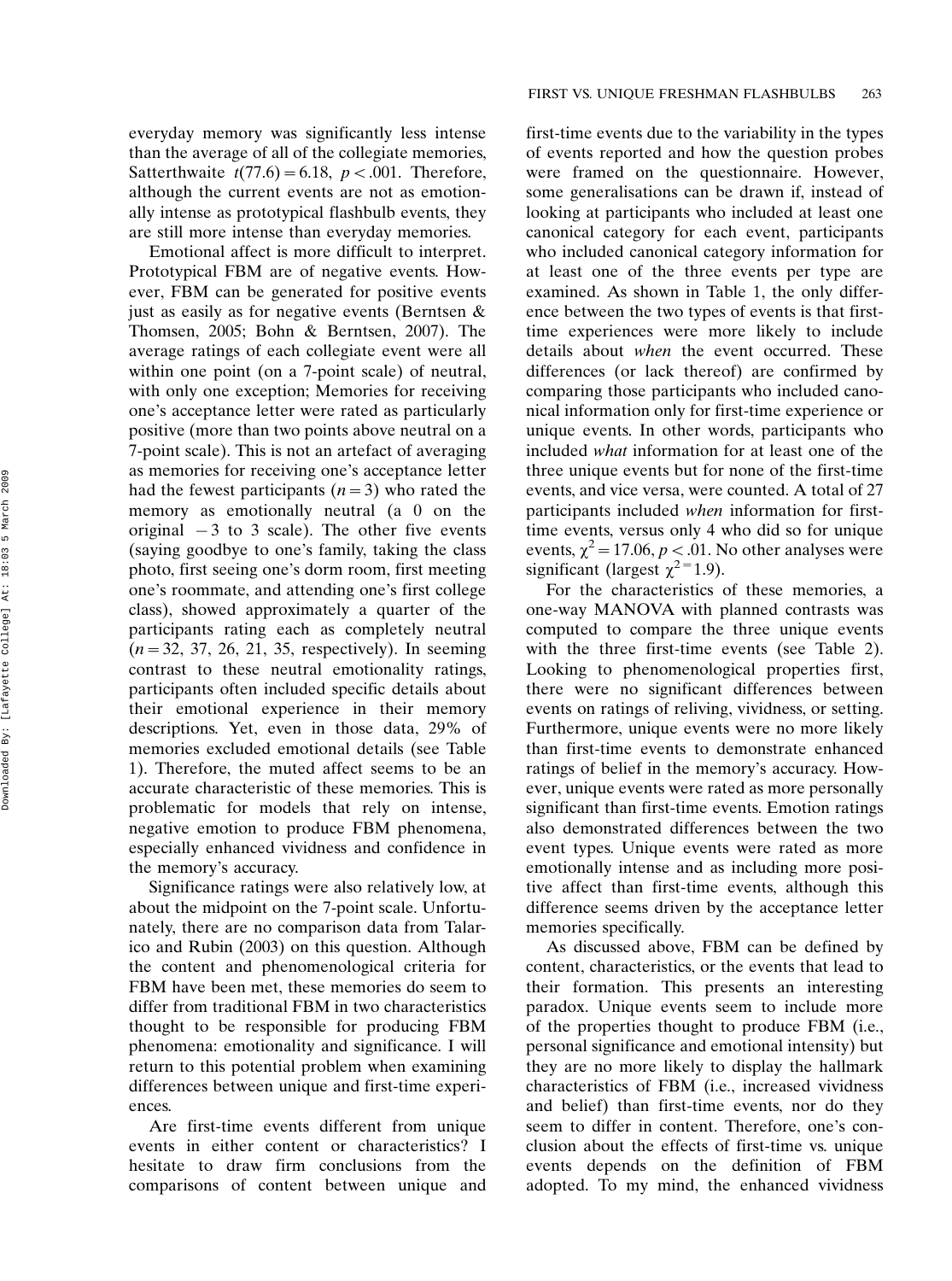and confidence in the accuracy of the collegiate memories indicate that they are analogous to traditional FBM and these seem criteria imply that there are no critical differences between unique and first-time events. A direct comparison of traditional FBM and transitional collegiate memories is necessary to address this interpretation, but this will have to wait for an unexpected public event to occur, underscoring the principal drawback of traditional FBM research and highlighting the necessity for a more innovative approach.

One alternative explanation of the enhanced recall of the collegiate events may be due to mere recency. If I concede that memories for these events are likely to be high given the short delay between event occurrence and recall of the event, this is no less true of conventional FBM. The specificity is higher and later consistency is lower when initial reports of traditional FBM are obtained within 3 days of the event than when reports are delayed by as little as one week (Winningham, Hyman, & Dinnel, 2000). Furthermore, although most of the events occurred in the days preceding testing, receiving one's acceptance letter occurred months prior (anywhere between December 2006 and May 2007) and yet memories of this event were indistinguishable in content or characteristics from the other five events. Therefore I do not believe that mere recency can account for the enhanced memorability of these events.

I believe that transitional events for first-year college students represent a useful analogue to traditional FBM; the two memory types are alike in memory content and remembering characteristics. Furthermore, transitional events were able to test a critical assumption of traditional FBM research, namely that memories for unique events and for first-time experiences are not different from one another. This hypothesis was partially supported. Unique events were rated as more emotionally intense and personally significant than first-time experiences, but they were not different on any other phenomenological or metacognitive characteristics. In content, firsttime experiences included more descriptions of when the event occurred than did unique events, but all other properties of the event were described similarly across event type. Hopefully, the continued use of this method will allow for more systematic examination of the relationship among these variables and others relevant to FBM research. One suggested problem ripe for

further investigation is the inclusion of control memories. The identification of appropriate controls has been a problem for flashbulb memory research. Previous attempts have included everyday memories (Christianson, 1989; Talarico & Rubin, 2003; Weaver, 1993), memory for the factual details of the flashbulb events (Bohannon, 1988; Bohannon & Symons, 1992) or memory for everyday newsworthy events (Larsen, 1992). Another possibility with the present design would be second-time events<sup>1</sup>. These would share event features with the flashbulb-like events but would presumably lack the significance and emotionality that characterises the first-time events. As stated above, the ability to differentiate event properties thought to be responsible for producing FBM is a major strength of the current method and the primary reason that I expect research productivity in FBM to increase if this paradigm is widely adopted.

> Manuscript received 7 August 2008 Manuscript accepted 3 November 2008 First published online 8 January 2009

## REFERENCES

- Berntsen, D., & Thomsen, D. K. (2005). Personal memories for remote historical events: Accuracy and clarity of flashbulb memories related to World War II. Journal of Experimental Psychology: General, 134, 242-257.
- Bohannon, J. N. (1988). Flashbulb memories of the space shuttle disaster: A tale of two theories. Cognition, 29, 179-196.
- Bohannon, J. N., & Symons, V. L. (1992). Flashbulb memories: Confidence, consistency, and quantity. In E. Winograd & U. Neisser (Eds.), Affect and accuracy in recall: Studies of ''flashbulb'' memories (pp. 65-91). New York: Cambridge University Press.
- Bohn, A., & Berntsen, D. (2007). Pleasantness bias in flashbulb memories: Positive and negative flashbulb memories of the fall of the Berlin Wall among East and West Germans. Memory & Cognition, 35, 565- 577.
- Brewer, W. F. (1988). Memory for randomly sampled autobiographical events. In U. Neisser & E. Winograd (Eds.), Remembering reconsidered: Ecological and traditional approaches to the study of memory (pp. 21-90). New York: Cambridge University Press.
- Brown, R., & Kulik, J. (1977). Flashbulb memories. Cognition, 5, 73-99.

 $1$  Thank you to an anonymous reviewer for the suggestion of second-time events specifically.